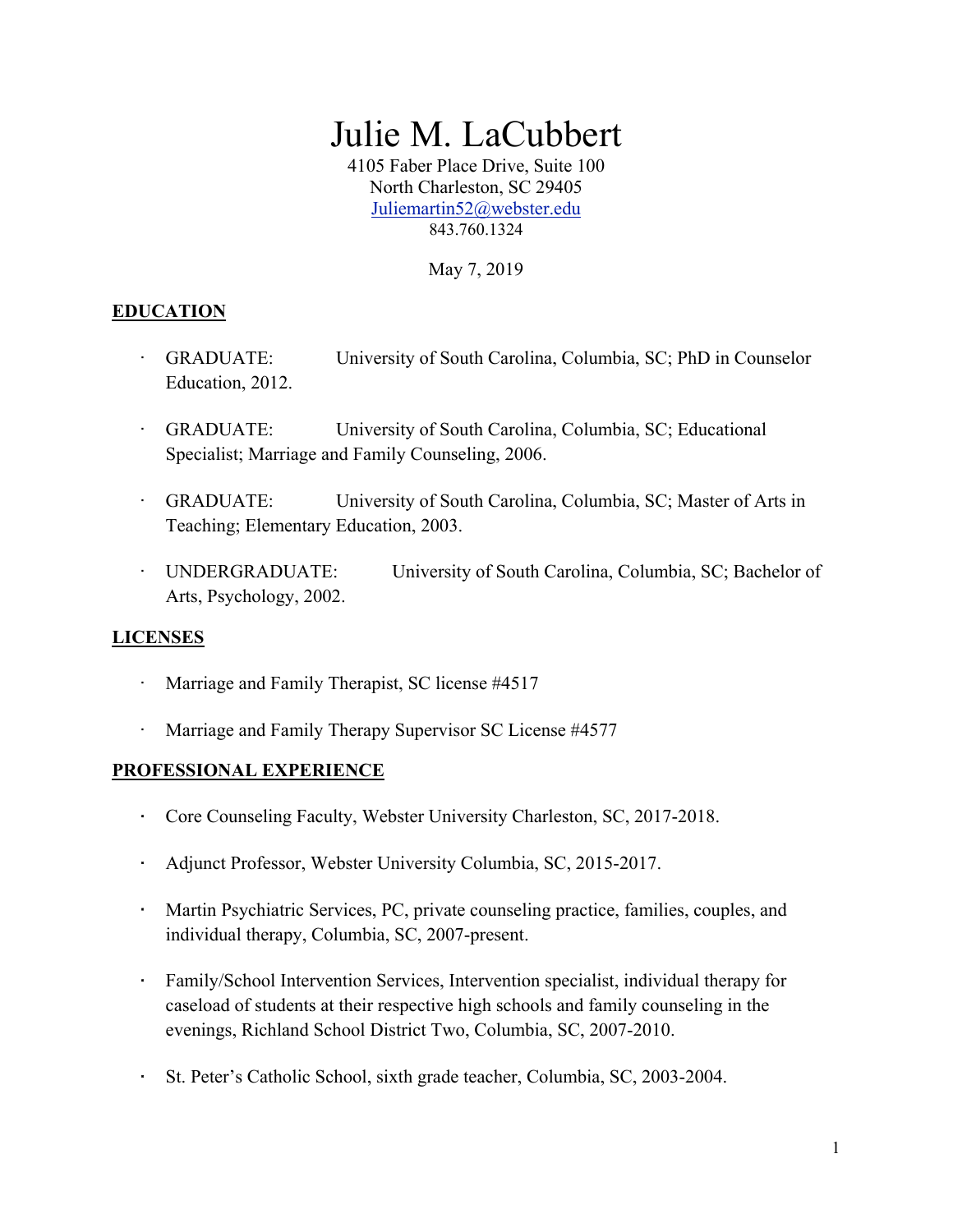Mental Health Technician, USAF, co-facilitates group psychotherapy and conducts patient education classes, maintained communication with referral sources for admission to treatment facility, initial assessment of all newly admitted dually diagnosed psychiatric patients, Department of Mental Health, 89<sup>th</sup> MDOS, Andrews AFB, MD, 1996-2000.

#### **PROFESSIONAL DEVELOPMENT**

- Southeastern Association of Counselor Education and Supervision regional conference: October 12-14, 2018, Myrtle Beach, SC.
- · South Carolina Counseling Association: Beacons of Light—Empowering Resilience in a Changing World: February 22-24, 2018, Hilton Head, SC.
- · The American Association of Marriage and Family Therapy national conference: October 5-8, 2017, Atlanta, GA.
- · South Carolina Counseling Association: Bridges to Empowerment: February 23-25, 2017, Wild Dunes, Charleston, SC.
- · SCAMFT Regional Conference: Emotionally Focused Therapy, Danielle Allen, EdS, LMFT, LPCS, October 28, 2016, Columbia SC.
- · Southeastern Association of Counselor Education and Supervision regional conference: October 6-9, 2016, New Orleans, LA.
- · AAMFT Approved Supervisor Refresher Course, September 14, 2016, Indianapolis, IN.
- · The American Association of Marriage and Family Therapy national conference: September 14-18, 2016, Indianapolis, IN.
- · South Carolina Counseling Association: SCCA Supporting, Educating, and Advocating for All Counselors: February 24-26, 2016, Hilton Head, SC.
- <sup>10th</sup> Annual USC Counseling Conference: February 6, 2016, Columbia, SC.
- · Healthy Homes Conference: The Five Love Languages and When Sorry Isn't Enough, Gary Chapman, PhD., November 12, 2015, Columbia SC.
- Association for Counselor Education and Supervision national conference: October 8-10, 2015, Philadelphia, PA.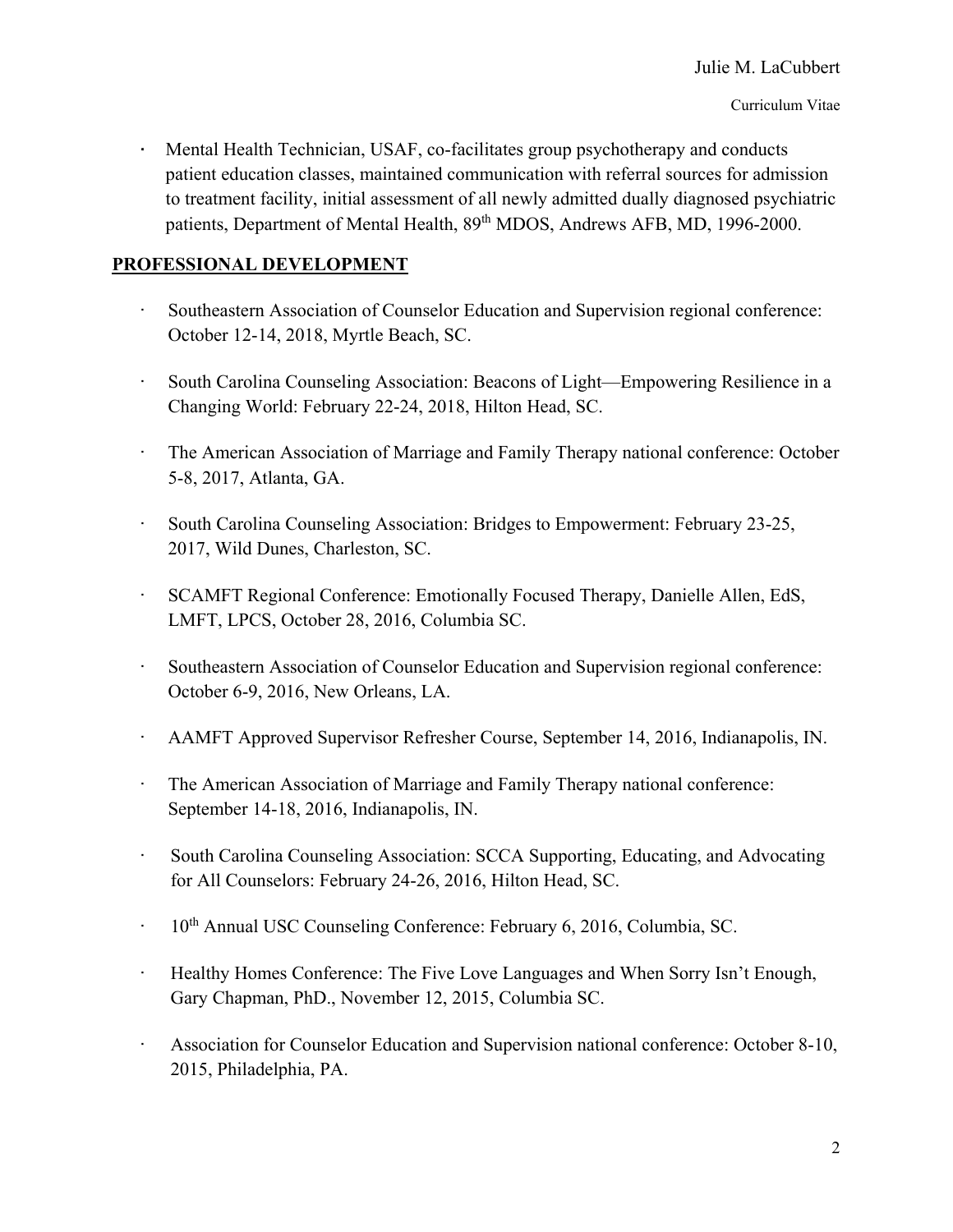- The American Association of Marriage and Family Therapy national conference: September 3-6, 2015, Austin, TX.
- · The Hearth Center for Eating Disorders: The Pros and Cons of Using Recovered Therapists in the Treatment of Eating Disorders, Amy Gerberry, MA, LPC: August 4, 2015, Columbia, SC.
- · The Hearth Center for Eating Disorders: The Role of Art Therapy in the Treatment of Eating Disorders, Becca Ogilive, MA, ATR-BC: June 2, 2015, Columbia, SC.
- · The Hearth Center for Eating Disorders: The Role of Family in the Treatment of Eating Disorders, Gloria Terziyska, Ed.S., LMFT: May 5, 2015, Columbia, SC.
- · The Hearth Center for Eating Disorders: Evidence Based Treatment of Bulimia Nervosa, Timothy Brewerton, MD: April 7, 2015, Columbia, SC.
- · South Carolina Counseling Association: South Carolina Counselors Lighting the Way: February 26-28, 2015, Hilton Head, SC, Columbia, SC.
- 9<sup>th</sup> Annual USC Counseling Conference: Intentional Counseling: Using Best Practices for Better Outcomes: January 31, 2015, Columbia, SC.
- · Southeastern Association of Counselor Education and Supervision regional conference: October 9-11, 2014, Birmingham, AL.
- · Cross-Cultural Counseling and Education Conference for Research, Action, and Change: February 7-8, 2014, Savannah, GA.
- · Handicapped to Handicapable: The Self of the Therapist, Lars Brok, M.D. and Russell Haber, Ph.D., July 7-12, 2013, Le Pointreau, France.
- Bridging the Couple Chasm Gottman Couples Therapy: A New Research Based Approach, June 15-16, 2013, Washington D.C.
- · Marriage and Family Counselor Alumni Networking Conference: Developmental Dilemmas, March 15, 2013, Columbia, SC.
- Southeastern Conference on Cross-Cultural Issues in Counseling and Education: February 15-16, 2013, Privilege, Identity and Cross-Cultural Diversity, Savannah, GA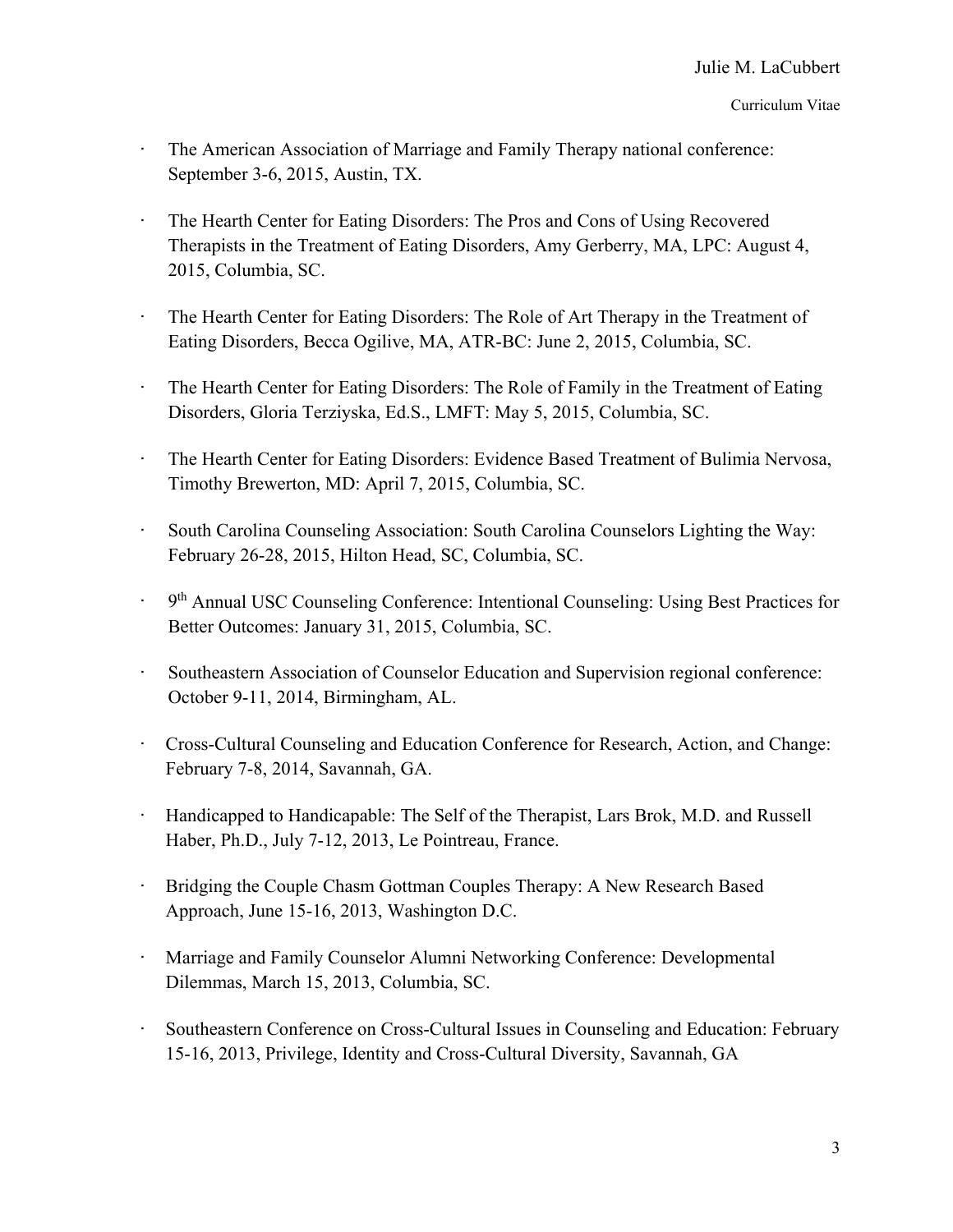#### Curriculum Vitae

- Southeastern Association of Counselor Education and Supervision regional conference: September 27-30, 2012, Nashville, TN.
- · Fourth Virtual Counselor Conference, September 13-15, 2012.
- · Southern Conference on Cross-Cultural Issues in Counseling and Education: February 10- 11, 2012, Privilege, Identity and Cross-Cultural Diversity, Savannah, GA
- · Association for Counselor Education and Supervision national conference: October 26- 30, 2011, Nashville, TN
- · Accademie de Psicoterapia della Famiglia, Rome, Italy; December 13-18, 2010, Maurizio Andolfi, M.D.
- Southeastern Association of Counselor Education and Supervision conference: October 29-30, 2010, Learning From our Past and Shaping our Future, Williamsburg, VA
- · CME training: April 21 & 24, 2010, Eco-systemic Experiential Family Therapy with Adolescents, John Benda, MSW, Richland School District Two in-service training, Columbia, SC.
- South Carolina Association for Marriage and Family Therapists conferences:
	- o June 15-17, 2018, Emotionally Focused Therapy & the Forgiveness Model: Healing Bonds Shattered by Infidelity and Other Betrayals, Lorrie Brubacher, LMFT.
	- o March 11, 2017, Navigating Technology in the Therapy Room: Internet Infidelity, Jaclyn Cravens Pickens, PhD, LMFTA.
	- o March 10, 2017, Working with Today's Technology Connected Children, Jaclyn Cravens Pickens, PhD, LMFTA.
	- o May 21, 2016, Grits 'n Bok Choy: Family History and the Immigration Story, Harriet Cannon, MC, LMFT, LMHC and Rhoda Berlin, MS, LMFT
	- o May 20, 2016, Speaking Down Barriers, Dominique Chukum PhD, LMFT
	- o May 20, 2016, Multicultural Issues in Supervision, Harriet Cannon, MC, LMFT, LMHC and Rhoda Berlin, MS, LMFT
	- o November 7, 2015, Divorce and Step-Family Dynamics, Kristine Natterstad, MMFT, LMFT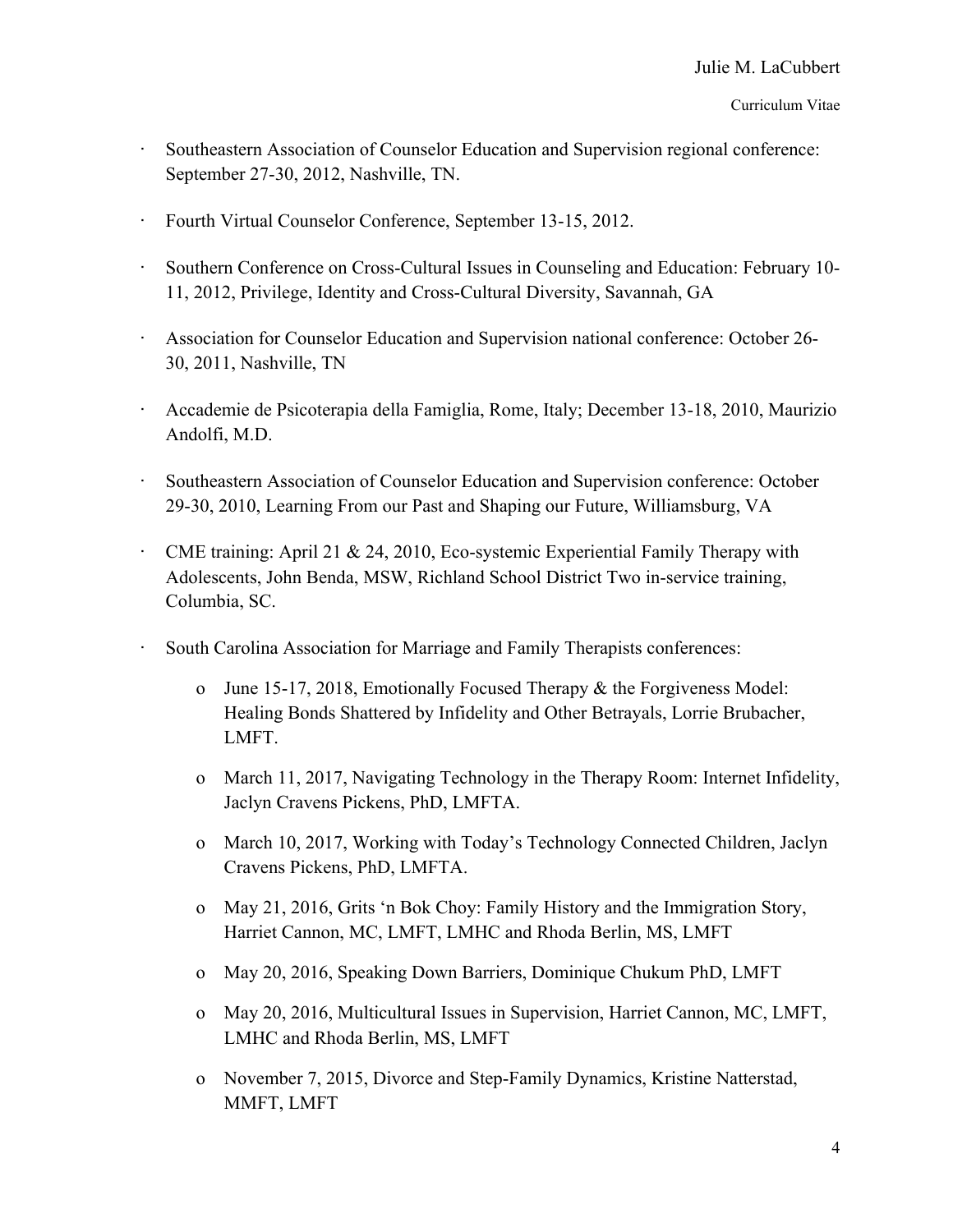- o November 7, 2015, Partnering with Teen Parents, Tina Gaudiano, MA
- o November 7, 2015, Family Based and Meal Support Therapy for Individuals and Their Loved Ones Suffering from an Eating Disorder, Gloria Terziyska, Ed.S., LMFT & Deb Iovoli, MS, RDN, CSSD, LD
- o November 6, 2015, Couples Therapy: A Solution-Focused Approach, Kelly Kennedy, Ph.D., LMFT & Amanda Szarzynski, Ph.D., LMFT-I
- o November 6, 2015, Emerging All-in-One Practice Software, Kellie Buckner, Ed.S., LMFT & Elizabeth Martin, MA, LMFT
- o November 6, 2015, Helping the Hurting: Therapeutic Approaches to Chronic Pain, Kenneth Phelps, Ph.D., LMFT
- o April 26, 2014, Integrating Spirituality in Clinical Practice: Addressing the Spiritual Dimension in Suffering, Healing, & Resilience, Froma Walsh, Ph.D., MSW
- o April 25, 2014, Ethics and Supervision: Tarasoff Forty Years Later, Jack Shortridge, Ed.D. and Barbara Shortridge, Ph.D., MSW
- o November 14, 2013, Supervision and Professional Ethics, Sallie Campbell, MSW, LISW-CP/AP, LMFTS, LPCS
- o November 14, 2013, Science & Soul in Psychotherapy, Vince Ward, Ph.D., LMFT, LMFTS & Jane Hart Lewis, LPC, LPCS, NCC
- o November 15, 2013, Introduction to Neuro-Linguistic Programming, Ginger Culbertson, LMFT, LISW-CP, LPCS
- o November 15, 2013, Introduction to Mindfulness, Charlton Hall, MMFT, LMFT
- o May 16-18, 2013, Coming Out, Coming Home: Helping a Family Adjust to a Gay or Lesbian Child, Michael LaSala, Ph.D., LCSW
- o November 9-10, 2012, Emotional Intelligence for Couples, John Lee.
- o November 9, 2012, Professional Ethics Workshop, Sallie Campbell, MSW, LSMFT
- o June 1-2, 2012, Filling Holes-in-Roles of the Past, Psychomotor Therapy, Al Pesso, Ph.D.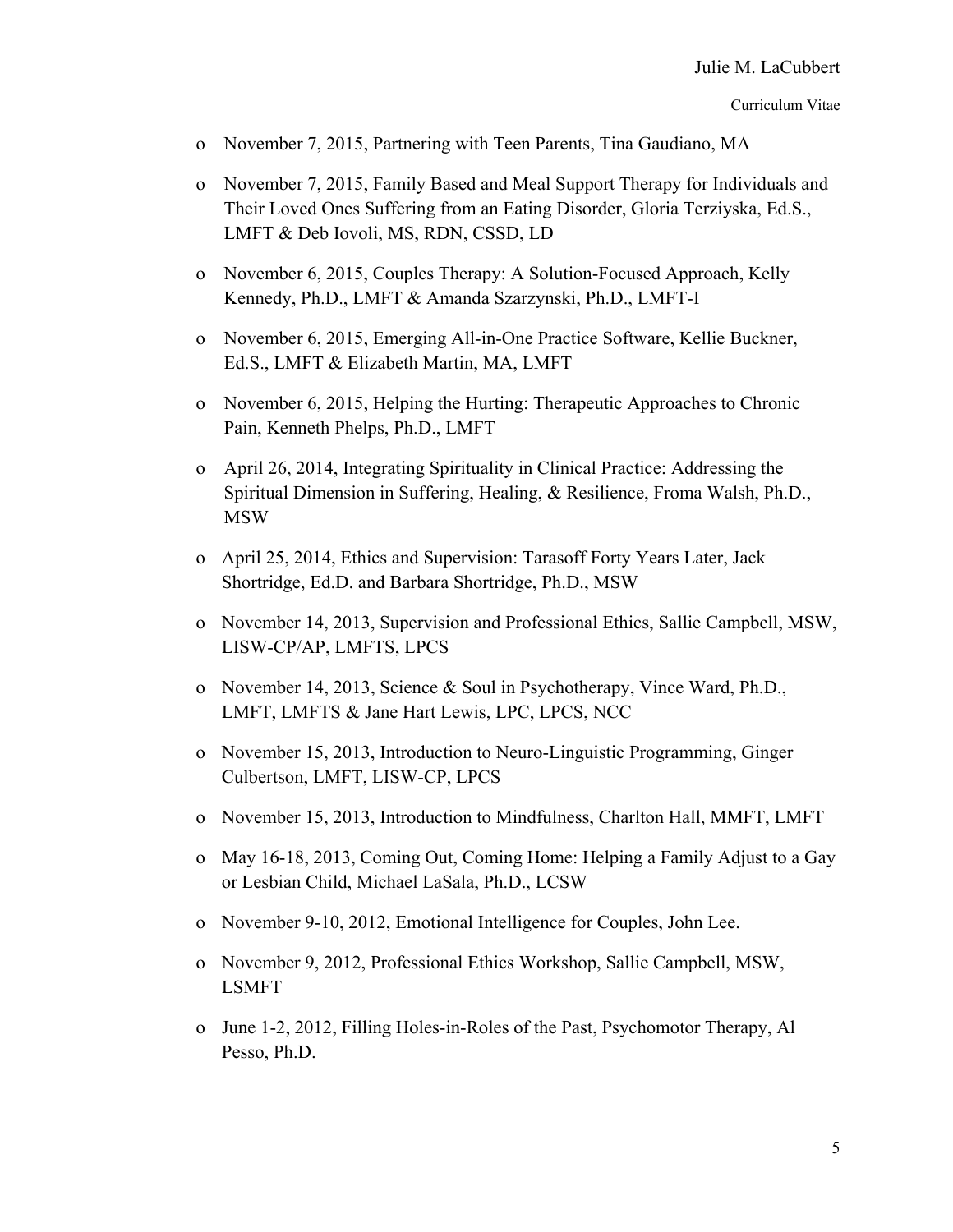#### Curriculum Vitae

- o May 31, 2012, Supervision workshop using Psychomotor Therapy, Al Pesso, Ph.D.
- o November 4-5, 2011, Working with African American Families, Nancy Boyd-Franklin, Ph.D.
- o November 4, 2011, Supervision Workshop: School Behavior Problems, Karen Cooper-Haber, Ph.D.
- o June 3-4, 2011, Healing Long-Standing Trauma and the Processes of Change, Maurizio Andolfi, M.D.
- o June 2, 2011, Supervision Workshop: Self of the Therapist, Maurizio Andolfi, M.D. & Culture and Family Therapy: Systemic Exploration and Intervention, Lorena Cavalieri, Ph.D., MFT
- o March 26, 2011, Style, Substance & Supervision: Evolution of Family Therapy, Salvador Minuchin, M.D.
- o November 12-13, 2010, Jungian Analysis & Psychotherapy, Laura Dodson, Ph.D., MSW.
- o June 6, 2010, Initiating and Maintaining a Professional Peer Supervision Group, Sallie Campbell, LISW-CP/AP, LMFT-S, LPC-S, DCSW.
- o June 4-5, 2010, What Works in Therapy, Scott D. Miller, Ph.D.
- o June 5-6, 2009, A Collaborative Strengths-Based Brief Family Therapy Approach, Matthew Selekman, MSW, LCSW
- o May 29-June 1, 2008, Families in Later Life: Issues, Challenges and Therapeutic Responses, Dorothy Becvar, Ph.D.
- o November 2-3, 2007, Pragmatic-Experiential Therapy for Couples, Brent Atkinson, Ph.D.
- o June 1-2, 2007, Emotionally Focused Therapy for Individuals, Couples, and Families, Sue Johnson, Ph.D.
- o June 2-3, 2006, Solution-Focused Therapy, Bill O'Hanlon, MS.
- American Association for Marriage and Family Therapists Supervision training: March 3-8, 2009, Asheville, NC.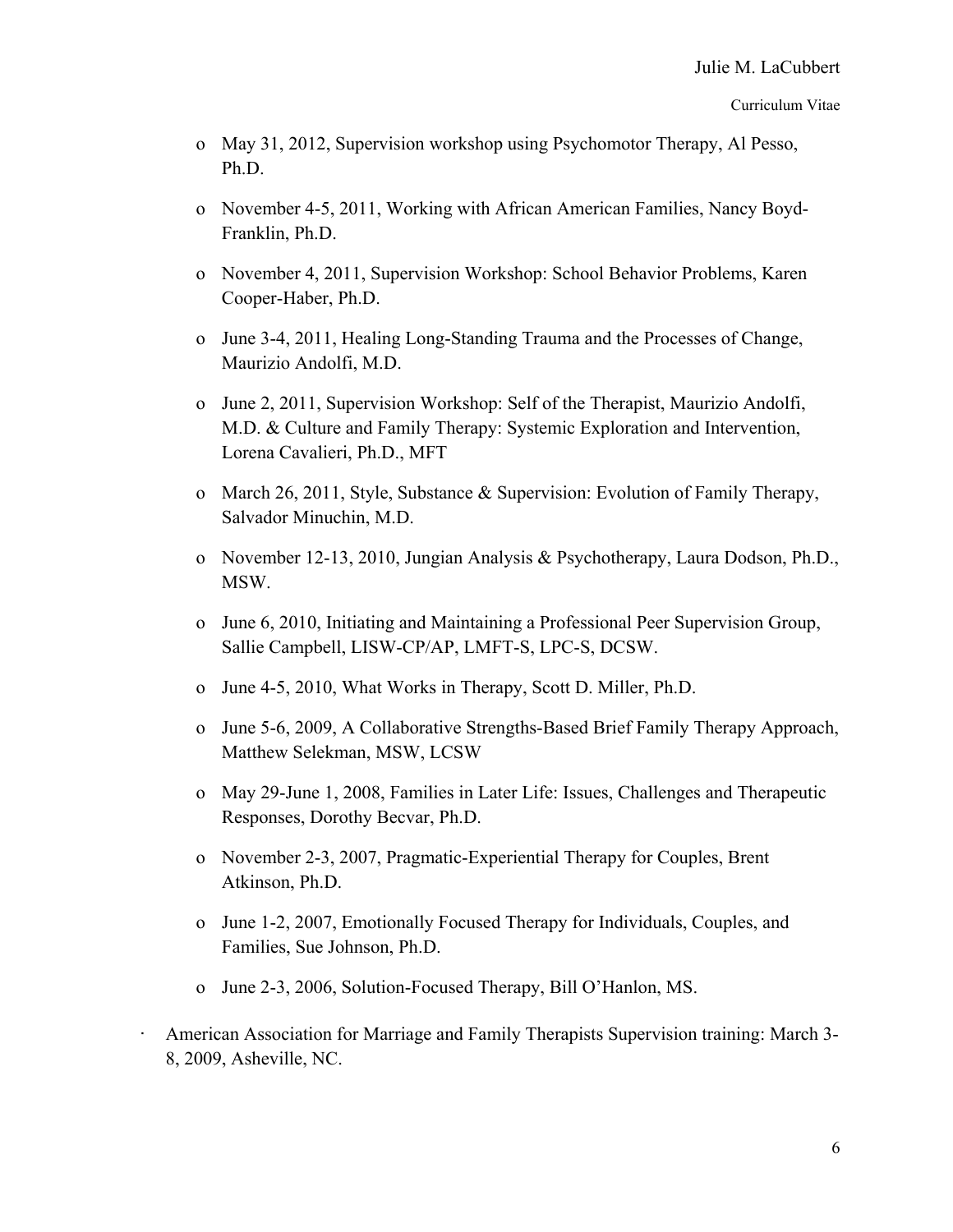- · AAMFT Summer Institutes: Affairs: Addressing Reactions, Realities and Resolution, Emily M. Brown, LCSW, July 23-26, 2007, South Dakota.
- · Mental Health Technician School, mental health assessment and treatment skills training, specialized alcohol and drug rehabilitation education, Sheppard AFB, TX, 1996-1997.

## **RESEARCH EXPERIENCE**

- · Professional research: couples experiencing online infidelity, 2013-2015
- · Dissertation Research: May-June 2012
- · Data collection for Intervention Services program; 2006-2010.
- · Research assistant at USC; Department of Psychology; conducting interviews and exploring Adult Attachment Styles; 2001-2002.

# **TEACHING AND SUPERVISION EXPERIENCES**

#### **Courses Taught**

- · Core Faculty: Spring 2 2018, Social and Cultural Foundations, Webster University Charleston campus.
- · Core Faculty: Spring 1 2018, Techniques of Counseling, Webster University Charleston campus.
- · Core Faculty: Fall 2 2017, Practicum, Webster University Charleston campus.
- · Core Faculty: Fall 2 2017, Social and Cultural Foundations, Webster University Charleston campus.
- · Adjunct Professor: Fall 1 2017, Practicum, Webster University Charleston campus.
- · Adjunct Professor: Fall 1 2017, Conjoint Counseling, Webster University Columbia campus.
- · Adjunct Professor: Spring 2 2017, Family Systems Theory, Webster University Columbia campus.
- · Adjunct Professor: Spring 1 2017, Conjoint Counseling, Webster University Columbia campus.
- · Adjunct Professor: Fall 2016, Family Systems Theory, Webster University Columbia campus.
- · Adjunct Professor: Spring 2016, Family Systems Theory, Webster University Columbia campus.
- · Adjunct Professor: Fall 2015, Family Systems Theory, Webster University Columbia campus.
- · Adjunct Professor: Summer 2015, Family Systems Theory, Webster University Columbia campus.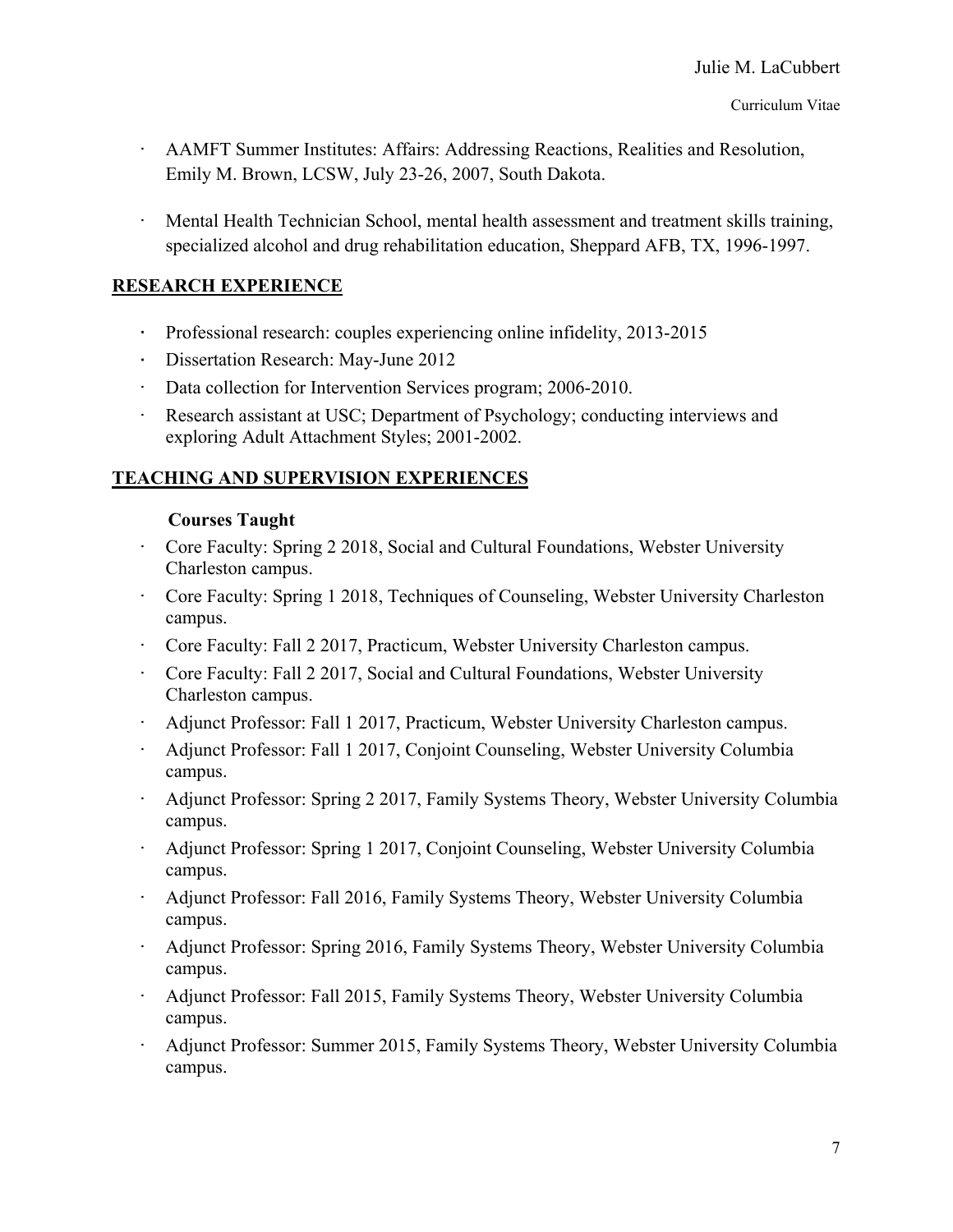- Instructor: Spring 2012 Semester, Leaders in Counseling Education, Epworth Children's Home.
- Instructor: Fall 2011 Semester, Leaders in Counseling Education, Epworth Children's Home.
- Instructor: Spring 2011 Semester, Communication Skills in Counseling, USC Department of Counselor Education.
- Instructor: Fall 2010 Semester, Communication Skills in Counseling, USC Department of Counselor Education.
- · Co-Instructor: Summer I 2010 Semester, Introduction to Counseling, USC Department of Counselor Education.
- Family Solutions Program psycho-educational family groups: 10 week sessions, Intervention Services, 2006 and 2007.
- · Full time elementary school teacher, St. Peter's Catholic School, Sixth Grade, 2003-2004.

#### **Guest Lectures**

- · CME Presenter, May 5, 2016 presenting Building and Maintaining a Private Practice, Pfeiffer University, Raleigh Campus.
- · Guest Presenter, July 24, 2012 teaching Marriage and Family Therapist as a Consultant, Counselor as Consultant, USC Department of Counselor Education.
- · Guest Presenter, June 19, 2012 teaching Marriage and Family Therapy, Introduction to Counseling, USC Department of Counselor Education.
- · Guest Presenter: June 22, 2011 teaching Marriage and Family Therapy, Introduction to Counseling, USC Department of Counselor Education.
- · Guest Presenter: November 22, 2010 teaching Multicultural questioning, Cross-Cultural Counseling, USC Department of Counselor Education.
- · Guest Co-Lecturer: November 22, 2010 teaching Classism and Poverty, Advanced Transcultural, USC Department of Counselor Education.
- · Guest Lecturer: October 19, 2010 teaching Counseling African American families, Advanced Transcultural, USC Department of Counselor Education.
- · Guest lecturer: November 11, 2009 teaching Systemic theories, Advanced Counseling Theory, USC Department of Counselor Education.
- · Guest lecturer: September 9, 2009 teaching Psychodynamic theories, Advanced Counseling Theory, USC Department of Counselor Education.

#### **Supervision**

- · Private supervisor for MFT Interns, March 2016-present.
- · Private supervisor for doctoral students, 2014-2015.
- · AAMFT Approved Supervisor Designation, 2014.
- · Private supervisor for 3 MFT-Interns, August 2012-January 2014.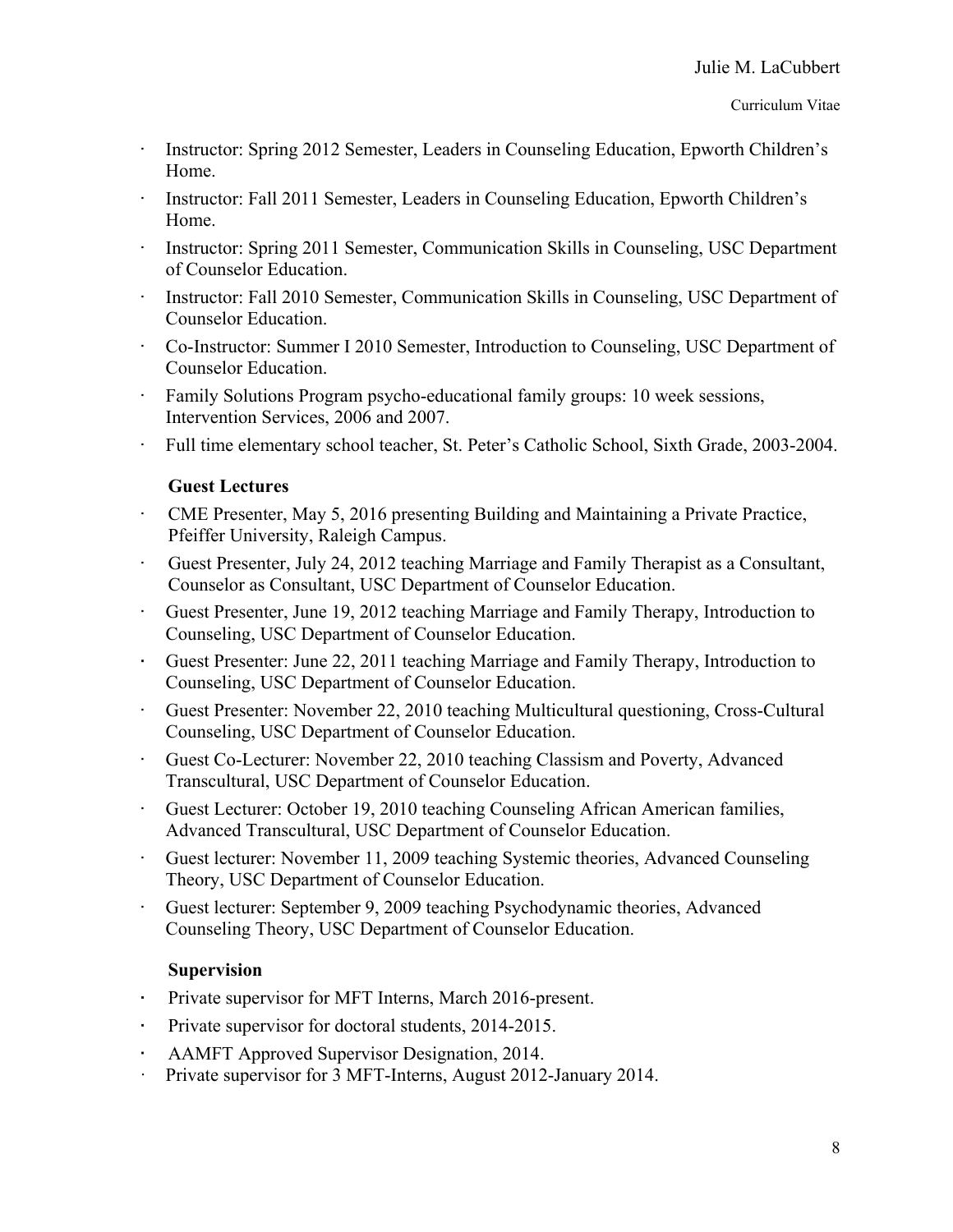- · Co-Supervisor: Spring 2011 Semester, Epworth Children's Home, USC Department of Counselor Education.
- · Co-Instructor: Fall 2010 Semester, Practicum in Marriage, Couples, and Family Counseling, USC Department of Counselor Education.

#### **PRESENTATIONS**

- · Dine and Develop Free Mental Health Lecture Series at Palmetto Summerville Behavioral Health Center, June 9, 2017, "The Importance of Family Therapy for Youth and Young Adult Clients."
- · South Carolina Counseling Association Conference, February 27, 2015, "Counselors' Perception of Internet Infidelity."
- · Southern Association for Counselor Education and Supervision Conference, September 29, 2012, "An Explorative Study: Family Therapy Working Alliance with Differences of Race/ Social Class."
- · Fourth Virtual Counselor Conference, September 13, 2012, "A Therapist's Experience in Multicultural Family Therapy."
- · Chi Sigma Iota USC Counselor Education Conference, February 18, 2012, "A Narrative Inquiry of the Perceptions of Working Class African American Families of the Working Alliance with Middle Class Caucasian Family Therapists", Columbia, SC.
- Association for Counselor Education and Supervision, October 30, 2011, "Developing an identity as a researcher: Surviving the first three chapters", Nashville, TN.
- · Southeastern Conference on Cross-Cultural Issues in Counseling and Education, February 11, 2011, "Pedagogy and Diversity Training: Ending Seat of the Pants Strategy", Savannah, GA.
- · Chi Sigma Iota USC Counselor Education Conference, February 27, 2010, "Ethical Dilemmas Present when working with Adolescents", Columbia, SC.
- · South Carolina School Counseling Association Conference, November 1, 2009, "Using School/Family Partnerships as an Alternative to Drop Out Prevention", Columbia, SC.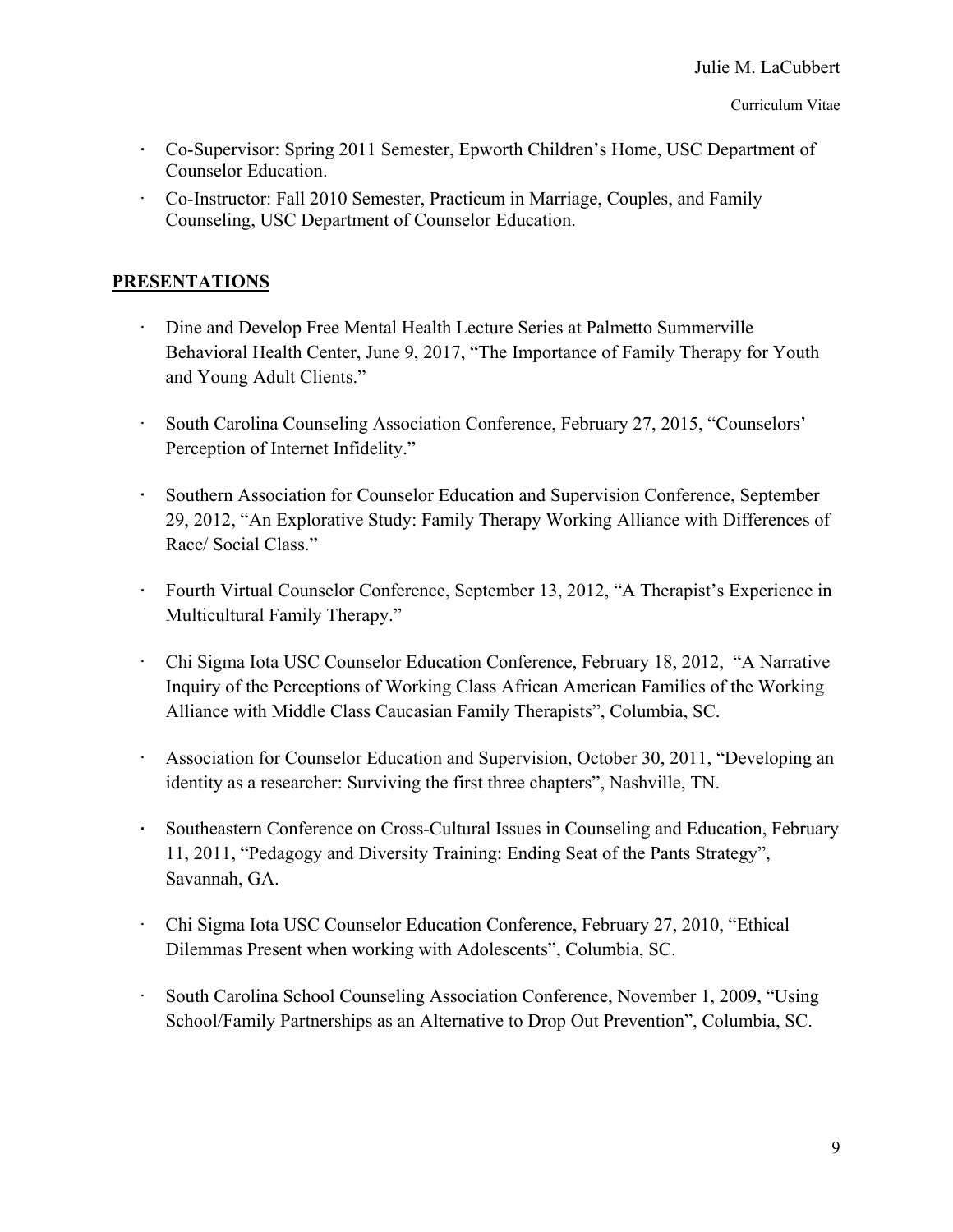- South Carolina Counseling Association Conference, February 6, 2009, "Engaging Families and the Community as an Alternative to Expulsion: Innovative Approach to Drop Out Prevention." Myrtle Beach, SC.
- National Youth-at-Risk Conference, March 4, 2008, "Thinking Outside of the Box: Families as Resources in Reducing the Expulsion." Savannah, GA.

## **PROFESSIONAL MEMBERSHIPS**

- · ACES/SACES: 2010 to present
- · SCCA: 2008 to present
- · AAMFT: 2006 to present
- · ACA: 2005 to present

# **PROFESSIONAL PARTICIPATION**

#### **PUBLICATIONS:**

- Martin, J. M. (2016). Coming out, coming home: An interview of Michael LaSala, PhD. *The Family Journal, 24,* 304-311.
- · Martin, J. M. (2016). Supervision, Approved Supervisor in MFT in *The SAGE Encyclopedia of Marriage, Family, and Couples Counseling.*
- · Martin, J. M. (2016). Positive and Negative Feedback in *The SAGE Encyclopedia of Marriage, Family, and Couples Counseling.*
- · Martin, J. M. (2016). Attachment and Romantic Love in *The SAGE Encyclopedia of Marriage, Family, and Couples Counseling.*
- Martin, J. M. (2015). The flying boy achieves emotional intelligence: An interview with John Lee*. The Family Journal, 23*, 90-96.
- · Martin, J. M. (2012). Social Class and the Family in *Social class and the helping professions: A clinician's guide to navigating the landscape of class in America*, (pp. 137-150). New York, NY: Routledge.

# **PROFESSIONAL SERVICE**

- Participated in CACREP recertification review of USC program, April 29, 2014**.**
- SCAMFT Board Member, 2010-present.